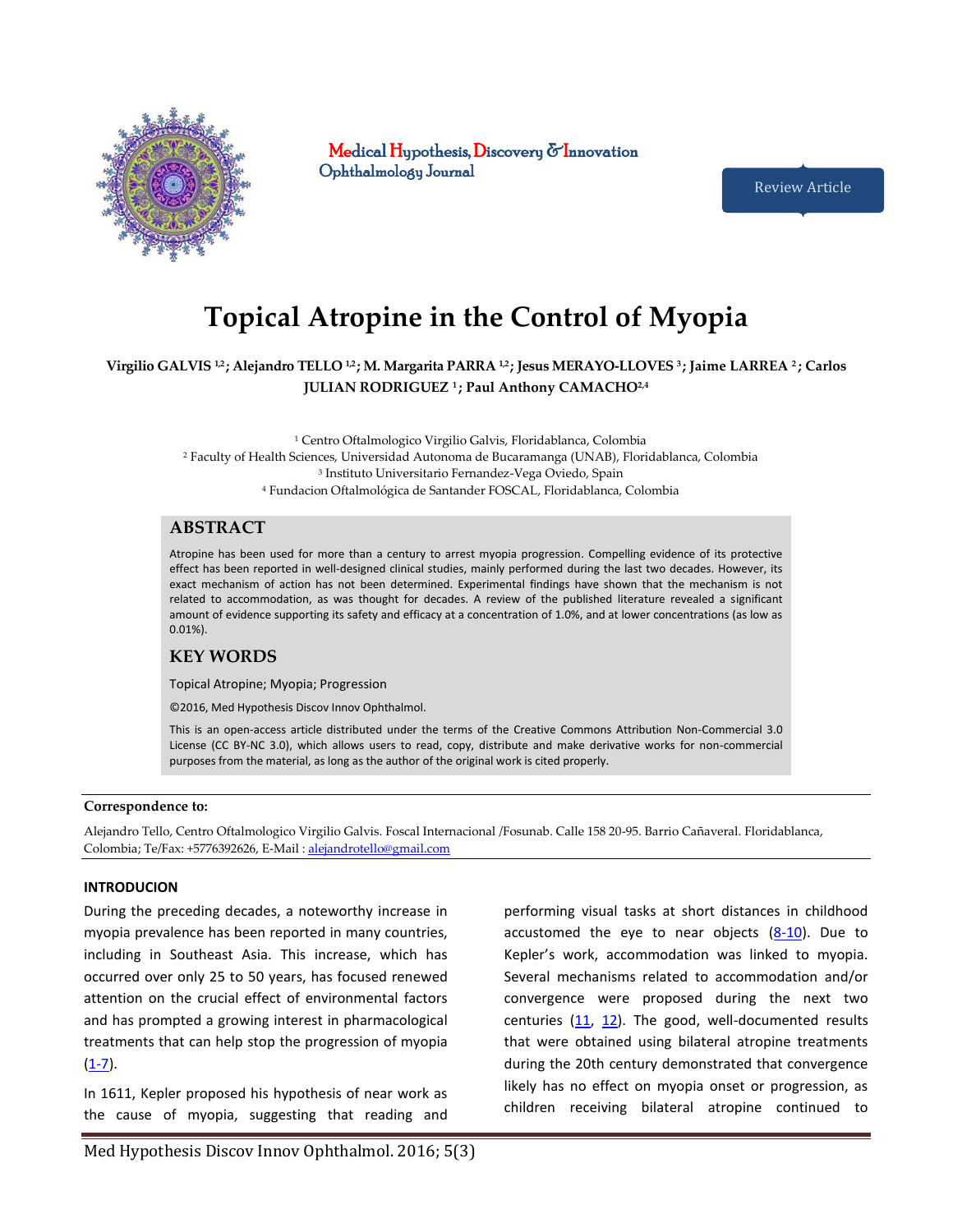

## **TOPICAL ATROPINE IN THE CONTROL OF MYOPIA 100 CONTROL 2008 79**

perform near-vision work, and therefore converge, but the severity of myopia did not increase  $(13-16)$ . In addition, experimental evidence against accommodation as a primary determinant in the etiology of myopia has recently emerged, including the finding that experimental myopia could be induced in primates even after destruction of the ciliary ganglion or the Edinger-Westphal nucleus, which eliminated the accommodative reflex [\(17\)](#page-7-0). Stone et al. (1991) reported that atropine attenuated the excessive axial elongation related to form deprivation in chicks, although they do not have muscarinic receptors in the ciliary body  $(18)$ . McBrien et al. (1993) showed that it was possible to induce experimental myopia in small mammals (grey squirrels) that do not have a functional accommodative system [\(19\)](#page-7-2). The same author in the same year also reported, in accordance with the findings of Stone et al., that atropine slowed the development of experimental myopia in chicks, indicating that a non-accommodative mechanism was involved in experimental myopia onset and progression, since ciliary muscle in chicks contracts through a nicotinic not a muscarinic mechanism [\(20\)](#page-7-3).

Modern epidemiological studies have produced contradictory results concerning near work and myopia. Several studies have found that near work is related to a higher prevalence and degree of myopia [\(21-29\)](#page-7-4); children who read uninterruptedly or at a closer distance have a higher probability of being myopic, and stabilization of myopia by the age of 15 years may potentially be associated with less time spent on near work activities [\(27,](#page-7-5) [30,](#page-7-6) [31\)](#page-7-7). However, other findings have not supported a significant effect of near work on myopia [\(21,](#page-7-4) [29,](#page-7-8) [32-](#page-7-9) [37\)](#page-7-9). In the Orinda Longitudinal Study of Myopia, Jones et al. studied a group of children from California, U.S.A. and found that near work (reading, watching television, studying, using the computer, or playing video games) was not a significant risk factor in myopia onset [\(32\)](#page-7-9). In the Singapore Cohort Study of the Risk Factors for Myopia (SCORM), Saw et al. thoroughly assessed near work (books per week, hours per day of reading, computer use, playing video games, and watching television) and also found that none of these variables was a significant risk factor for myopia [\(33,](#page-7-10) [34\)](#page-7-11). Very recently, Zadnik et al. used data from the collaborative longitudinal evaluation of ethnicity and refractive error

(CLEERE) Study in the United States (including Caucasian, African-American, Hispanic, and Asian children) and found that near work was not predictive of myopia onset, either in univariate or multivariate models [\(37\)](#page-7-12).

## **HERITABILITY VERSUS ENVIRONMENT IN MYOPIA**

Heritability has been identified for more than a century as an influencing factor, and its link to myopia has been confirmed by many genetic and epidemiological studies during the last 50 years  $(7, 12, 38-46)$  $(7, 12, 38-46)$  $(7, 12, 38-46)$  $(7, 12, 38-46)$  $(7, 12, 38-46)$ . However, as individuals from the same family frequently share common environmental conditions, heritability studies can reflect overestimations  $(7, 42, 43)$  $(7, 42, 43)$  $(7, 42, 43)$ . The discovery of more than 40 genetic loci related to the development of myopia has supported the existence of a genetic contribution to this condition  $(1, 41, 42, 47, 48)$  $(1, 41, 42, 47, 48)$  $(1, 41, 42, 47, 48)$  $(1, 41, 42, 47, 48)$  $(1, 41, 42, 47, 48)$  $(1, 41, 42, 47, 48)$  $(1, 41, 42, 47, 48)$ ; one important predictor for the onset of myopia is a parental history of myopia  $(21, 37, 43, 49-55)$  $(21, 37, 43, 49-55)$  $(21, 37, 43, 49-55)$  $(21, 37, 43, 49-55)$  $(21, 37, 43, 49-55)$  $(21, 37, 43, 49-55)$  $(21, 37, 43, 49-55)$ . In the SCORM study, Saw et al. found that schoolchildren with two myopic parents had an increased risk of myopia (1.6 times) compared to children with no myopic parent [\(32,](#page-7-9)  $34, 42, 43, 49$  $34, 42, 43, 49$  $34, 42, 43, 49$  $34, 42, 43, 49$  $34, 42, 43, 49$ ). In addition, according to the recently reported results of the Growing Up in Singapore towards healthy outcomes (GUSTO) study, Chua et al. suggested that genetic factors may have a larger impact on the early development of refractive error than environmental factors. In multivariable regression models, 3-year-old children with two myopic parents were more likely to have a more myopic spherical equivalent and longer axial length, and to be more likely to have myopia, than children whose parents were not myopic [\(56\)](#page-8-4). However, other researchers explain that while this relationship is compatible with the idea of a genetic basis for myopia, it does not establish a definitive relationship because, as previously mentioned, parents and their children also share common environmental factors [\(7\)](#page-6-5). In addition, the influence of parental myopia on the refractive error of schoolchildren and teenagers has not been a universal finding. In 1886, Cohn found that only 2.7% of 1,004 myopic schoolchildren reported that one of their parents was myopic or possibly myopic [\(12\)](#page-6-3). Quek et al. (2004) reported no statistical difference in myopia incidence in students aged 15-19 years according to parental history  $(57)$ . However, both studies, performed more than a century apart, had the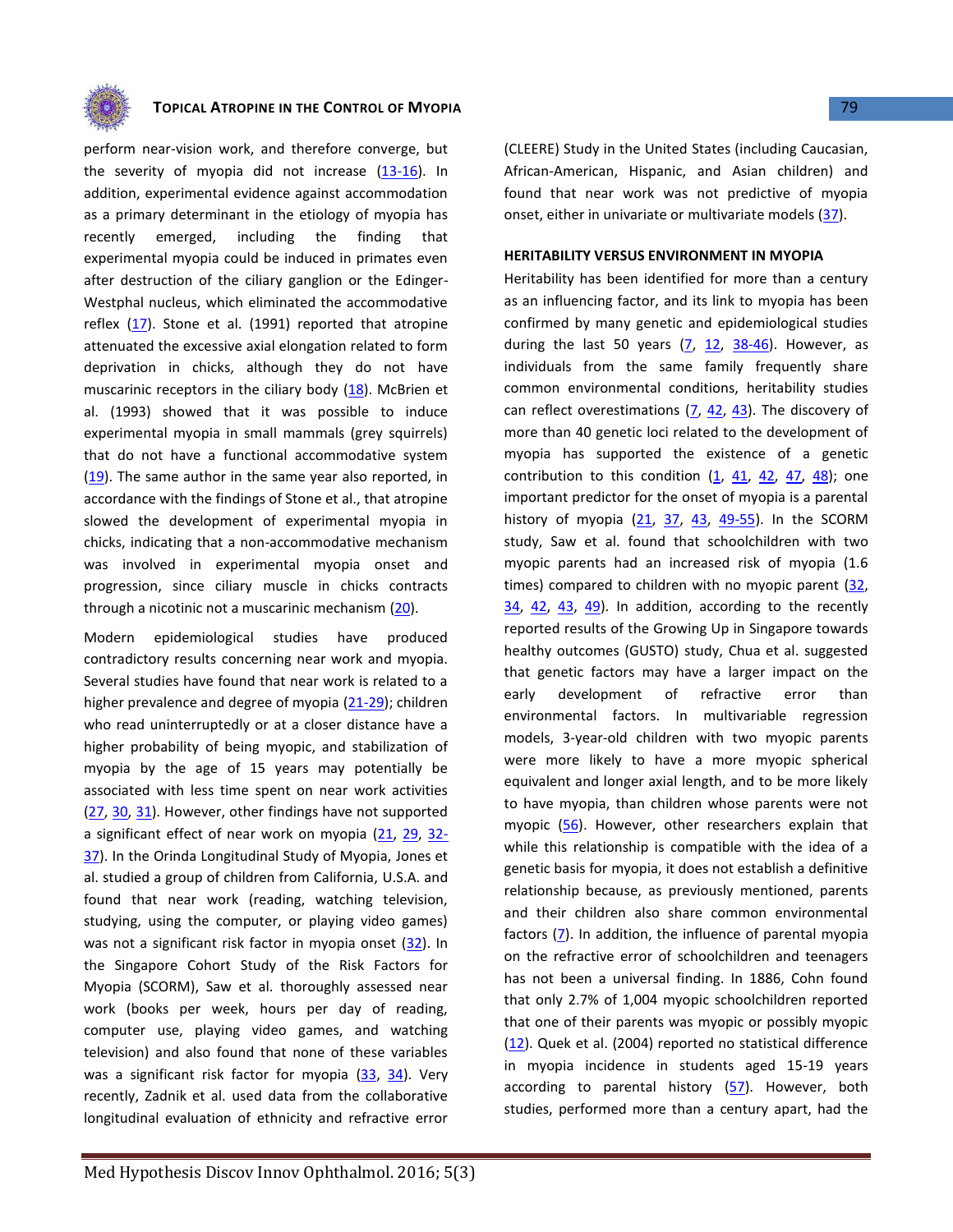

limitation that the parental refractive status was established by questioning the children and teenagers rather than the parents [\(12,](#page-6-3) [57\)](#page-8-5). The interaction between heredity and environment has been a subject of controversy for long time  $(12, 44, 45)$  $(12, 44, 45)$  $(12, 44, 45)$  $(12, 44, 45)$ . In a threegeneration study of children from Hong Kong and Northern China, Wu and Edwards found that the influence of family history (at least one myopic parent) on the risk of having myopia was higher in the second generation (parents' generation), than in the third generation (children's generation). This finding supports a stronger effect of environmental factors than heritability on the development of myopia  $(7, 54)$  $(7, 54)$ .

Pioneering studies by Wiesel and Raviola in the late 1970s and later studies by Wallman and coworkers confirmed that deprivation of visual stimulus caused myopia in young animals in multiple species [\(58,](#page-8-9) [59\)](#page-8-10). Those experiments demonstrated the effect of environment on the refractive status of the eye in animals, but this does not necessarily indicate that human myopia is largely environmental [\(2,](#page-6-6) [58-60\)](#page-8-9). Current evidence, including experimental studies, seems to support the premise that juvenile myopia development is driven by both genetic and environmental factors  $(34, 43, 51, 61-64)$  $(34, 43, 51, 61-64)$  $(34, 43, 51, 61-64)$  $(34, 43, 51, 61-64)$ . However, the mechanism by which genes identified as responsible for experimental myopia determine the appearance of that refractive error in humans has not yet been determined [\(51,](#page-8-11) [61,](#page-8-12) [65\)](#page-8-13). Mutti et al. (1996) discussed the nature versus nurture debate as each affects the development of myopia. Traditionally, it was assumed that one or the other affected the development of myopia. Now, it appears that both do, and research is being conducted to examine the extent of the effect each one has  $(66)$ . Morgan and Rose (2005) reported that high heritability does not indicate an established limit to possible changes generated by environmental factors. They indicated that the concept that populations of East Asian origin have a genetically determined higher risk of myopia was not supported by the low prevalence reported in populations in non-urban areas of several countries in the region (Mainland China, Taiwan, Japan, and Singapore), or by the high rate of myopia found among other ethnic groups (including Indians) with different genetic information migrating to Southeast Asia  $(7, 67-70)$  $(7, 67-70)$  $(7, 67-70)$ .

Examples of low prevalence of myopia in East Asian people include the report by Chang et al., who cited a study by Chen, performed in the 1980s, that found only a 9.7% prevalence of myopia in non-aboriginal students in Taiwan [\(69\)](#page-8-16). Lin et al. reported a rate of myopia of 20% among aboriginal schoolchildren [\(68\)](#page-8-17). More recent findings in China and Singapore also seem to support that East Asian people do not have a significantly higher genetic predisposition for myopia than other ethnic groups, as low prevalence estimates have been reported in some ethnic groups from those countries [\(71-74\)](#page-8-18). In addition, the premise that an East Asian genetic background may increase susceptibility to risk factors does not seem to be valid considering the recently reported findings of a significant increase in myopia in young adults of Indian origin living in Singapore over a period of 13 years (1996-1997 and 2009-2010) [\(3\)](#page-6-7). This increase in prevalence in Indian individuals was higher than in individuals of Chinese and Malay ethnic groups of the same age  $(3)$ . However, myopia in India is much less prevalent [\(75\)](#page-9-0). These findings suggest that environmental conditions, including intensive education and limited time spent outdoors, are directly related to the high prevalence of myopia in all ethnic groups of Singapore, indicating that genetic influence may not be very important [\(7,](#page-6-5) [67,](#page-8-15) [68,](#page-8-17) [74\)](#page-9-1). A propensity to develop myopia in so-called ''myopigenic'' milieus seems to be a feature common to most humans [\(7,](#page-6-5) [66,](#page-8-14) [74\)](#page-9-1). Detailed reviews of the research into the genetics of myopia have been published elsewhere by different authors  $(47, 51, 51)$  $(47, 51, 51)$  $(47, 51, 51)$ [61,](#page-8-12) [76-79\)](#page-9-2).

#### **ATROPINE USE IN THE CONTROL OF MYOPIA**

By the mid-1800s, atropine was frequently used in ophthalmology for pupillary dilation to examine the posterior segment of the eye and as a temporary treatment to improve vision in cases of cataracts. It was also used to induce mydriasis during cataract surgery and to prevent or break the posterior synechia in cases of uveitis. At that time, it was not used in myopia treatment [\(80-82\)](#page-9-3).

Donders (1864) was the first to recommend atropine as a treatment for myopia when he suggested it for suspected spasms of accommodation in myopic patients  $(11)$ . One hundred years ago, Pollock was the first to employ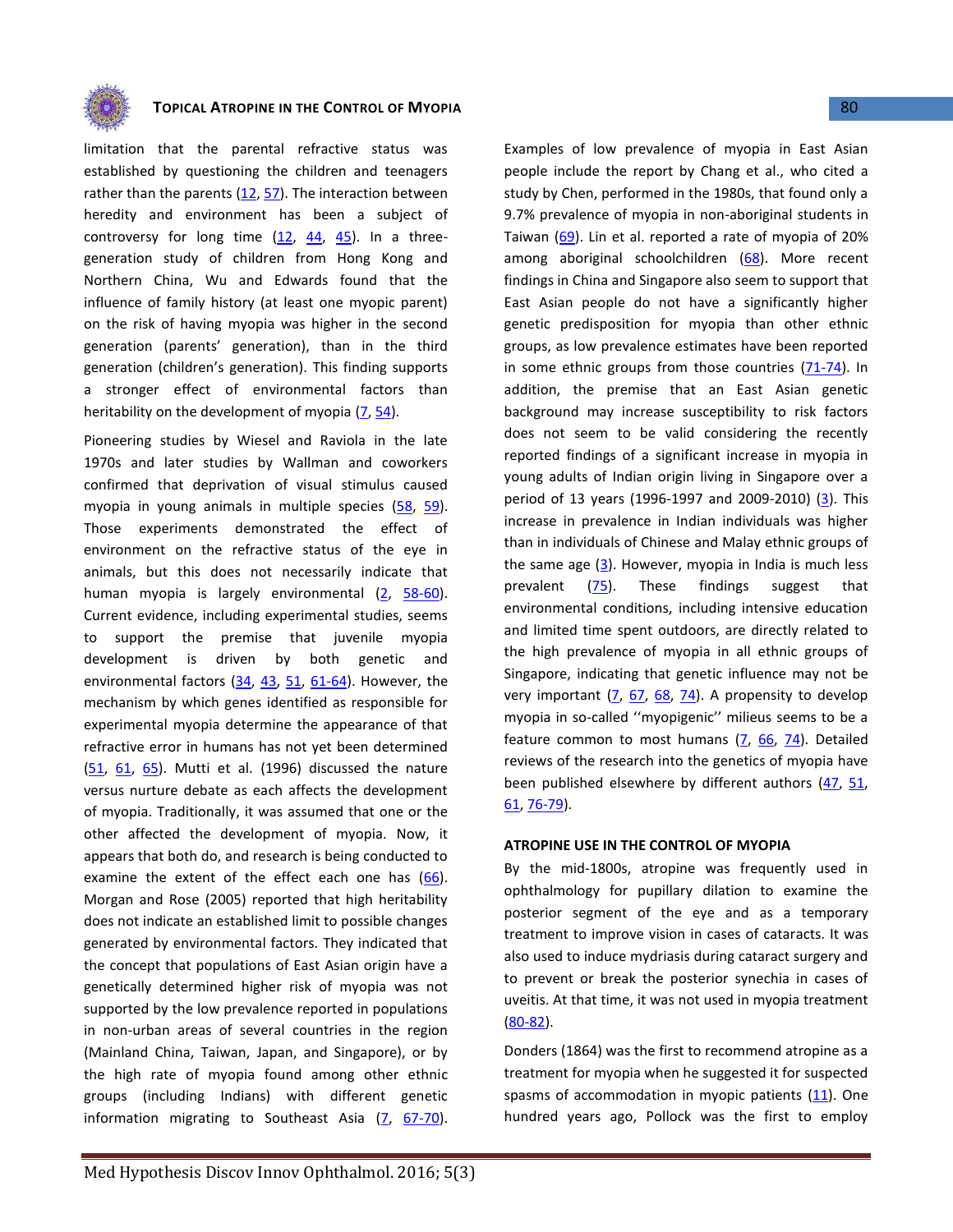

prolonged use of atropine for the treatment of myopia (for a duration of several months to almost a year); the therapy also required affected children to avoid reading and writing  $(13, 83, 84)$  $(13, 83, 84)$  $(13, 83, 84)$  $(13, 83, 84)$  $(13, 83, 84)$ . However, in the following decades of the 20th century, pharmacological treatment of myopia was not pursued. Few researchers from the 1930s to the 1990s conducted new studies [\(85-97\)](#page-9-6). As previously mentioned, several of those studies completely disproved the hypothesis of convergence as the main cause of myopia, as children in those studies continued to read with both eyes, and therefore converge, with no signs of worsening myopia. In spite the evidence of the effectiveness of atropine treatment, it was not popular among ophthalmologists and had notable detractors [\(98-101\)](#page-9-7).

A compelling body of evidence has recently emerged from several well-designed studies, including large groups of children, mainly from Asia. Shih et al. (1999) studied the daily use of different concentrations of atropine in 186 schoolchildren followed for up to two years [\(102\)](#page-9-8). They found that the mean progression of myopia was  $0.04 \pm 0.63$  diopter (D) per year in the group receiving a solution of 0.5% atropine;  $0.45 \pm 0.55$  D per year in the group that received 0.25% atropine;  $0.47 \pm$ 0.91 D per year in the 0.1% atropine group, and 1.06  $\pm$ 0.61 D per year in the control group who received 0.5% tropicamide. They concluded that although all three concentrations of atropine had a significant protective effect with regard to slowing myopia progression, 0.5% atropine was the most effective [\(102\)](#page-9-8). In 2001, the same researchers reported the results of another clinical trial that evaluated the effects of atropine with multifocal lenses to decrease the progression rate of myopia in 188 children assigned to three treatment groups. The first group was treated with daily 0.5% atropine concomitantly with use of multi-focal eyeglasses, the second group used only multi-focal eyeglasses, and the third group used single vision eyeglasses. The study had a follow-up time of at least 18 months. The researchers found that over 18 months, the mean progression of myopia in the group treated with atropine and multifocal eyeglasses (0.42 D) was significantly less than the multi-focal (1.19 D) and single-vision groups (1.40 D) [\(103\)](#page-9-9). The study Atropine in the Treatment of Myopia (ATOM 1) by Chua et al. (2006) was a randomized,

Med Hypothesis Discov Innov Ophthalmol. 2016; 5(3)

double-blind, placebo-controlled trial including 400 children. It showed that 1.0% atropine eye drops applied daily in one eye over a period of 24 months reduced the progression of myopia by 77% compared with the untreated eye (1.2 D in the control group compared to 0.28 D in eyes treated with atropine)  $(104)$ . The primary effect of atropine appeared to be by slowing the growth of vitreous chamber depth, which in turn decelerate axial length increase [\(105\)](#page-9-11).

Both concentration and frequency of atropine have been modified to minimize the side effects while trying to maintain the benefits. Chou et al. (1997) proposed that application of 0.5% atropine eye drops once per day was effective for slowing the progression of refractive error, even in children with severe myopia [\(106\)](#page-9-12). As mentioned earlier, this group of researchers had also compared different concentrations of atropine and concluded that although 0.5% atropine was the most effective, the dropout rate may have reduced its effectiveness. Therefore, in 1999 it was suggested that because daily drops of 0.1% and 0.25% atropine were well-tolerated, those concentrations could be used initially to control the progression of myopia in children with rapid progression or in those who tended to have severe or early-onset myopia [\(102\)](#page-9-8). More than a decade later, two additional studies that used low-concentration atropine and included medium-term follow-up were published. Wu et al. (2011) studied a group of 117 children (97 children received 0.05% or 0.1% atropine, 20 children were included as a control group). The mean follow-up length was 4.5 years. They used for analysis a model containing both fixed and random effects (mixed model) and found that the adjusted progression of myopia in the treated group was significantly lower than that of the control group (-0.23 D versus -0.86 D per year)  $(107)$ . In 2012 the results of the Atropine for the Treatment of Myopia 2 (ATOM 2) study indicated that the efficacy of a very low concentration (0.01%) atropine applied once nightly did not significantly differ from that of 0.1% and 0.5% atropine solutions for control of myopia progression, and had minimal side effects [\(108\)](#page-9-14). The ATOM 2 study reported that over two years, the mean progression was −0.30 D in the 0.5% group, −0.38 D in the 0.1% group, and −0.49 D in the 0.01% group. All groups had progression significantly lower than the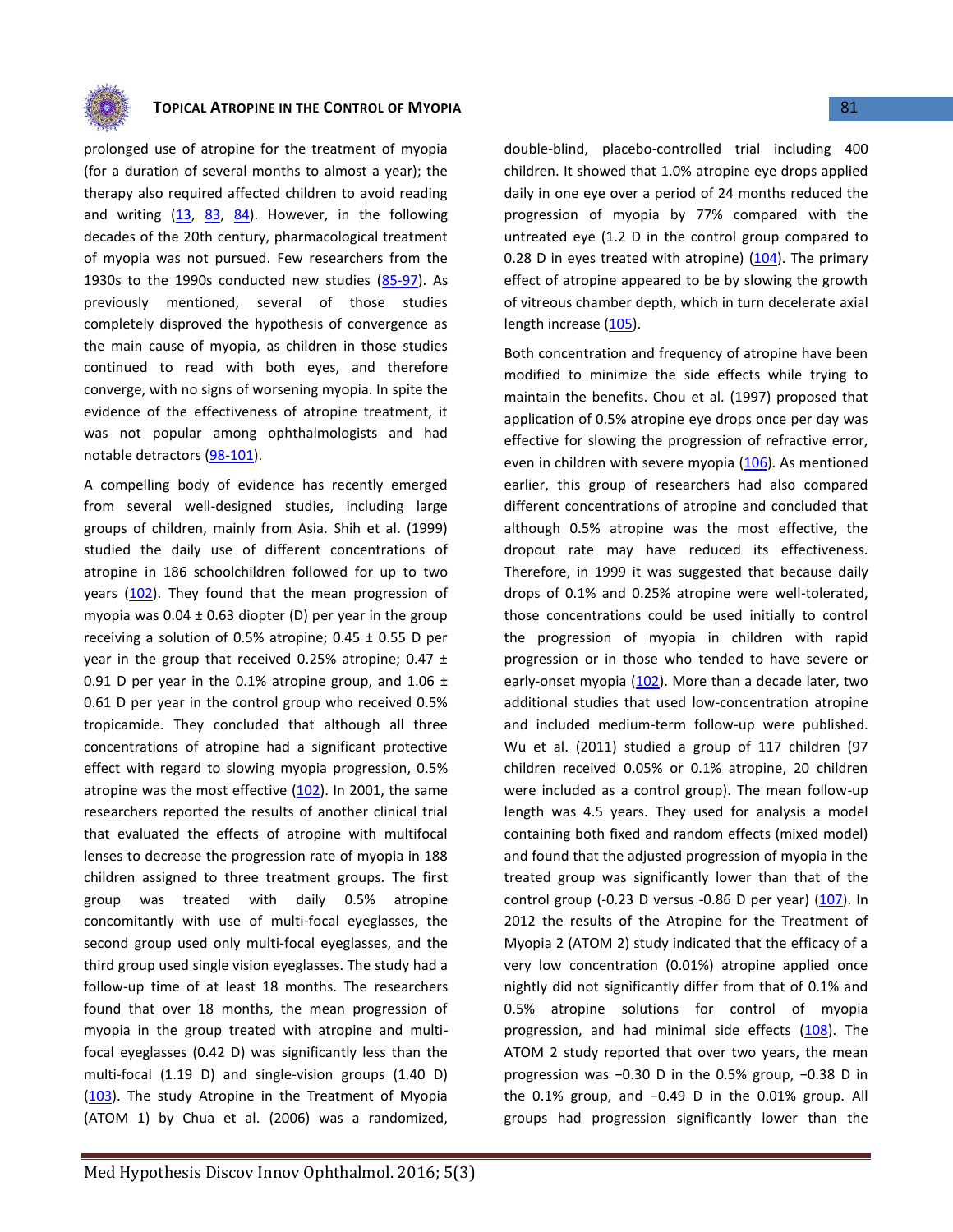

control group reported in the ATOM 1 study, which was - 1.20 D for the same two-year period. However, cessation of treatment often resulted in a myopic rebound effect, which was more pronounced in eyes that received 1.0%, 0.5% and 0.1% atropine than in eyes that received 0.01% atropine [\(109\)](#page-9-15). Recently, researchers reported that younger age, greater severity of myopia, and faster progression were risk factors of progression for a subgroup of children despite receiving atropine treatment [\(110\)](#page-10-0). The five-year results of the ATOM 2 study were published recently. After receiving atropine at different concentrations for 24 months (phase 1), individuals received no treatment for 12 months. Children who presented with myopia progression > 0.50 D were then restarted on 0.01% atropine therapy for a further 24 months. As 0.01% atropine showed the lowest rebound effect, it was the most effective concentration to reduce the progression of myopia at three and five years, with five-year overall change of -1.38 D, compared with -1.83 D in the 0.1% group and -1.98 D in the 0.5% group [\(111\)](#page-10-1). However, when considering all children that received 0.1% atropine or 0.01% atropine compared to those who received 0.5%, atropine there were significant differences in progression during the first year; slower progression was observed in the 0.5% group. In terms of progression during the second year, when comparing all children who received 0.01% atropine versus those who received 0.5%, the difference was not significant, nor was significant in the same period among those who received 0.1% atropine versus those who received 0.5%. These results suggest that a promising approach would be for myopic children to use a more concentrated atropine solution (0.5%) during the first year and a lower concentration (0.01%) the second year [\(112\)](#page-10-2).

In 2012, we suggested that applying one eye drop every week, in comparison with one per day, would facilitate compliance among young patients. Our study used 1.0% atropine once per week in conjunction with photochromatic progressive addition lenses (PAL) and ocular hypotensive eye drops, was well tolerated by the patients, and was very effective at stopping myopia progression  $(113)$ . In a group of 33 patients (66 eyes) aged 6 to 16 years (mean, 11.9 years) treated with ocular hypotensive drops, the baseline spherical equivalent was -4.52 D. At the one-year follow-up, the spherical equivalent was -4.46 D ( $P = 0.015$ ). This slight reduction of the magnitude of myopia was attributed to the hyperopic shift secondary to the cycloplegic effect of atropine. Progression was essentially zero  $(113)$ .

As lower concentrations of atropine have been shown to be effective, and considering that the effect can last for up to 2 weeks, we suggest that a future study should investigate a course of treatment that uses 0.5% atropine therapy once or twice per week for one year, which is then changed to 0.01% atropine administered daily [\(112\)](#page-10-2).

Modern studies outside Asia have also reported good outcomes. Polling et al. (2016) studied 77 myopic children of diverse ethnicity (European, Asian, and African) who received 0.5% atropine eye drops every day. Sixty children received the treatment for 12 months. The most common adverse events were photophobia (72%), reading difficulties (38%), and headache (22%). Myopia progression before treatment was −1.0 D/year ± 0.7, and drastically diminished during the treatment period to −0.1 D/year ± 0.7. Those children who stopped the therapy had a progression of  $-0.5$  D/year  $\pm$  0.6 [\(114\)](#page-10-4).

Several meta-analyses have been performed on this topic in the past six years. Walline et al. (2011) concluded that the most probable effective treatment to diminish myopia progression was anti-muscarinic eye drops. However, side effects and unavailability limited clinical use [\(115\)](#page-10-5). Song et al. (2011) published a meta-analysis of six randomized clinical trials that analyzed the annual rate of myopia progression after daily atropine application over one year. They concluded that lower concentrations (0.05%, 0.1%, and 0.25%) of atropine were not effective because myopia may still progress during use. However, when higher concentrations were used (0.5% and 1%), the progression was controlled for between 6 and 24 months in the diverse studies  $(116)$ . Another meta-analysis by Li et al. (2014) concluded that atropine could significantly slow myopia progression in children, but showed greater effects in Asian than in Caucasian children. The weighted mean differences in myopia progression between treated and control groups in cohort studies and clinical trials including Asian children were 0.54 D per year and 0.55 D per year, respectively. Progression was smaller (0.35 D per year) in cohort studies including Caucasian children [\(117\)](#page-10-7). In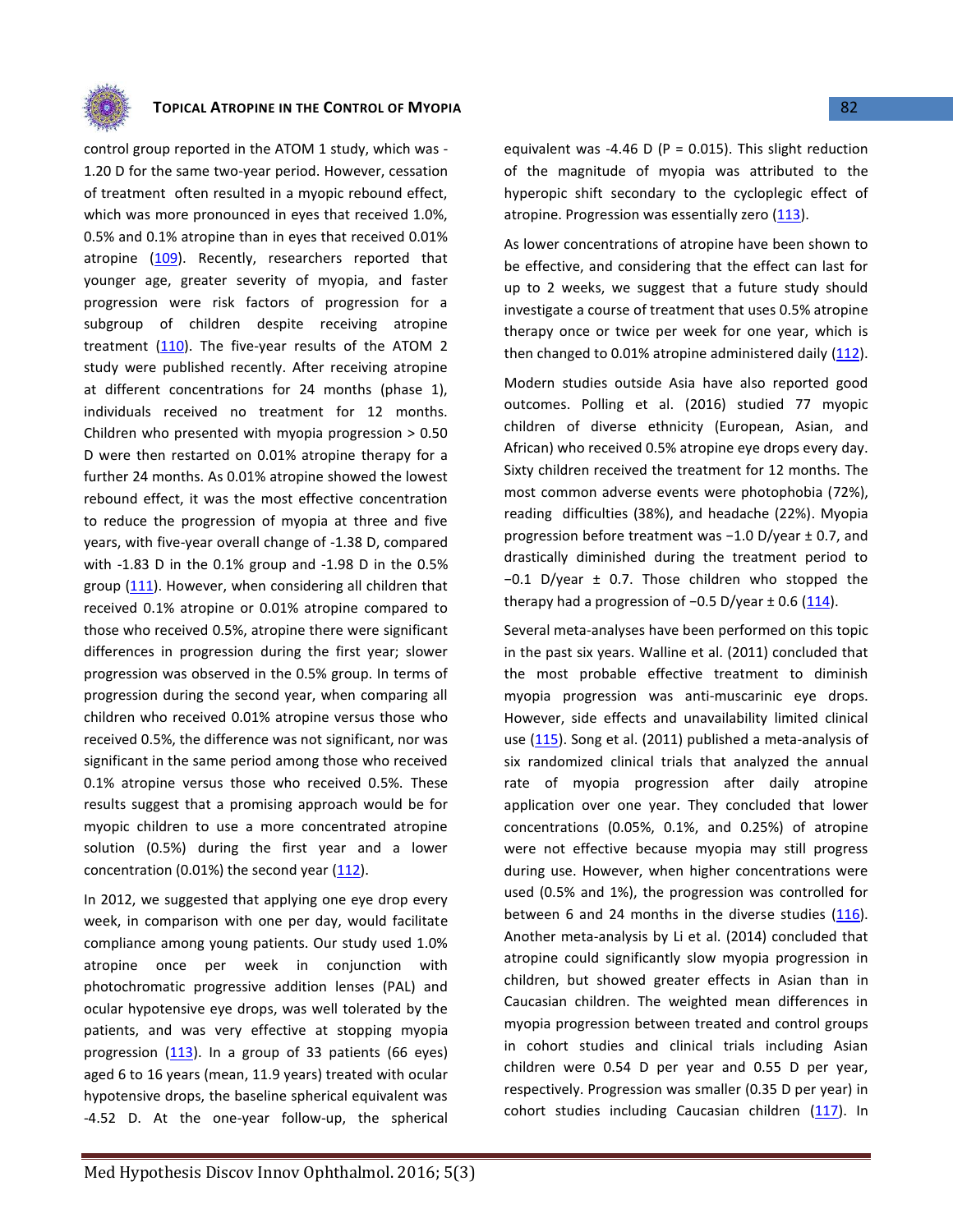

2016, Huang et al. published their network meta-analysis of interventions for myopia treatment. They included 30 clinical trials in the analysis (5422 eyes) and performed a random effects network meta-analysis combining direct and indirect evidence. When comparing mean annual change in refraction (diopters/year) and mean annual change in axial length (millimeters/year) with placebo or single-vision eyeglasses, they found that 1.0% and 0.5% atropine (refraction change: 0.68 D; axial length change: - 0.21 mm); 0.1% atropine (refraction change: 0.53 D; axial length change: -0.21 mm) and 0.01% atropine (refraction change: 0.53 D; axial length change: -0.15 mm) markedly slowed myopia progression. However, on direct comparison, 1.0% and 0.5% atropine had slightly higher effects compared to 0.01% atropine (refraction change: 0.10 D; axial length change: -0.07 mm) [\(118\)](#page-10-8).

A clear advantage of very low atropine concentration is tolerance. Several studies have shown that side effects of low-concentration atropine are very uncommon. In 2011 Wu et al. published the results of a retrospective, casecontrol study including 117 children who received 0.05% atropine, and if progression of more than -0.5 D during a 6-month follow-up was observed, were changed to 0.1% atropine and were followed for at least 3 years. No side effects were reported [\(107\)](#page-9-13). The ATOM 2 study reported that upon restarting 0.01% atropine in children who showed progression after a 12-month atropine washout  $(n = 192)$ , there was a mean increase in photopic pupil size of approximately 1 mm and a loss of accommodation of 2.00 to 3.00 D, which were similar to the changes observed when the children were initially assigned to 0.01% atropine during phase 1. These ocular side effects were considered clinically insignificant. Children were offered progressive addition or photochromatic (tinted) glasses if they had problems with near vision when using the single vision eyeglasses, or experienced glare. During phase 1, 7% of children receiving 0.01% atropine requested such glasses, but no child who had restarted 0.01% atropine requested glasses. Pupil size and accommodation returned to levels similar to those in untreated children when examined two months after cessation of 0.01% atropine  $(111)$ . In 2013 Cooper et al. performed a phase I clinical trial including 12 children with brown irises (one eye included in the study group and the fellow eye used as control), and found that 0.02% atropine was the maximum concentration that could be administered daily without a clinical effect, having defined the target toxicity level as an accommodative amplitude below 5 D, a difference in pupillary diameter equal to or greater than 3 mm, and/or a failure to read very small print (J1) while wearing distance correction  $(119)$ . Nishiyama et al. found that although accommodation decreased by a mean of 1.5 D and the pupil diameter increased in size by mean 0.7 mm, the subjective symptoms of a group of 16 children receiving 0.01% atropine eye drops daily were minimal after two weeks [\(120\)](#page-10-10). Recently, Loughman and Flitcroft performed a tolerance study on 14 young Caucasian adults in Ireland, who received one drop of 0.01% atropine in both eyes every day for five days. Photopic pupil size increased between 1.08 and 1.31 mm and amplitude of accommodation decreased slightly; however, there were no negative effects on visual acuity or reading speed. Although there was a slight increase in glare, there was no significant negative impact on quality of life, which was associated with low-dose topical atropine (0.01%) [\(121\)](#page-10-11).

The effectiveness of the lowest atropine concentration (0.01%) in the ATOM 2 study has been replicated outside Asia [\(111\)](#page-10-1). A retrospective case-control study performed by Clark and Clark on 60 children (ethnically diverse in the United States) used 0.01% atropine and found diminished rates of myopic progression after one year (- 0.1 D/year) compared to no medication (-0.6 D/year). However, despite receiving atropine, three patients experienced rapid myopic progression [\(122\)](#page-10-12).

Additionally, low-concentration atropine has demonstrated some effect in the prevention of myopia onset in children who do not yet present it (pre-myopic). Atropine (0.025%) was administered to children aged 6 to 12 years with a spherical equivalent between +1.00 and -1.00 D, who were followed for at least 12 months. Twenty-one percent of the children receiving atropine became myopic, compared to 54% of those in a control group [\(123\)](#page-10-13).

In summary, robust evidence supports atropine use to slow the progression of myopia. Some concerns regarding long-term safety have not yet been resolved. However, the general consensus of the clinical studies is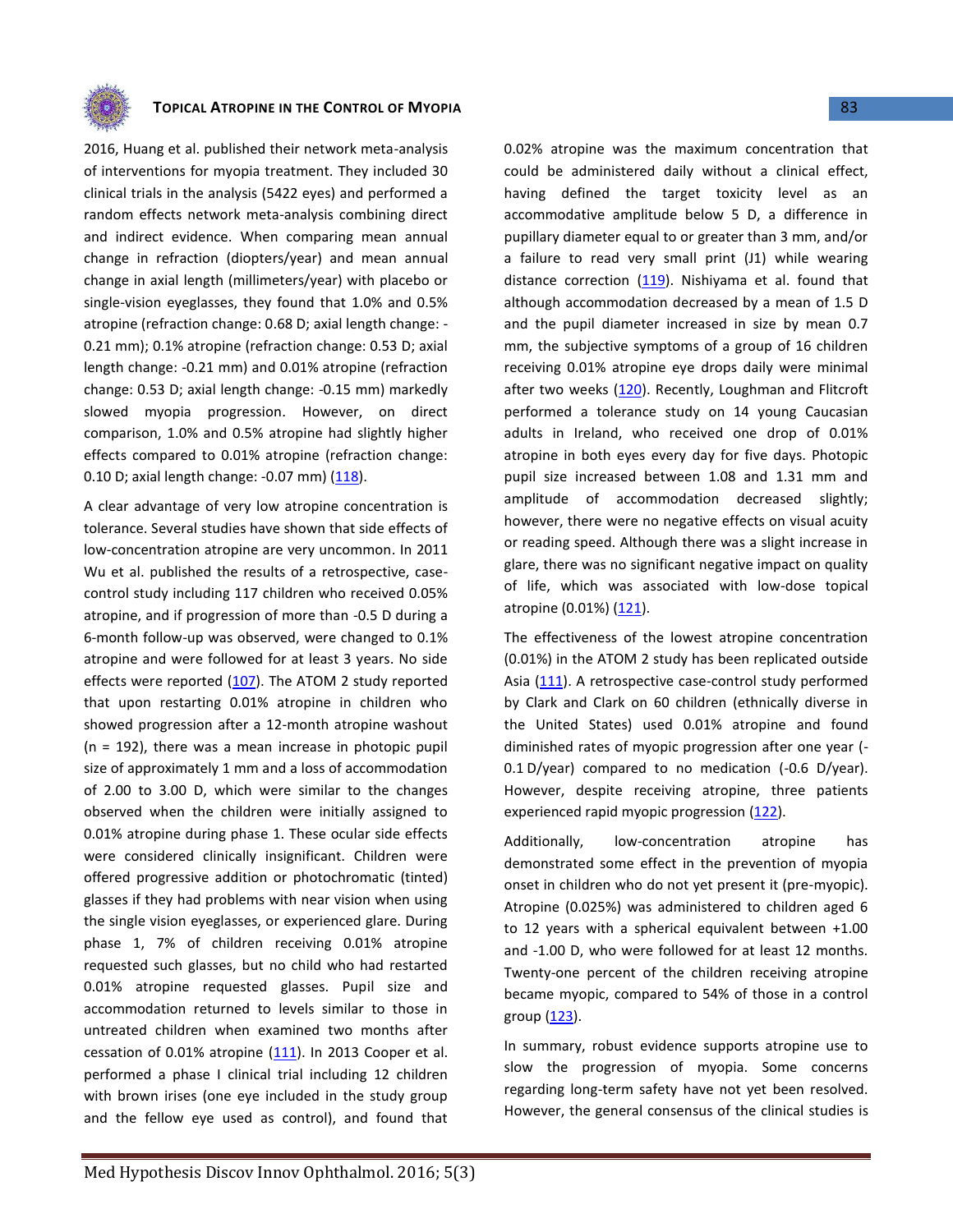

that the treatment is safe. Lower concentrations (0.01%, 0.1%) are better tolerated and could be a very good option in clinical practice  $(111, 122, 124)$  $(111, 122, 124)$  $(111, 122, 124)$ . However the weaker efficacy could be a concern  $(116)$ . A once- or twice-a-week application could be an alternative treatment option for the use of high-concentration atropine (0.5% or 1.0%) [\(112,](#page-10-2) [113\)](#page-10-3).

Currently, the prescription of atropine eye drops in myopic children has not yet become standard practice in the Western hemisphere; it is commonly used in Asian countries such as Taiwan and Singapore, and has been recommended for more than 15 years by the Ophthalmological Society of Taiwan as a therapeutic alternative to slow myopia progression  $(124-126)$ . Now may be the time to begin the use of this therapeutic alternative in daily clinical practice around the world.

#### **ACKNOWLEDGMENTS**

The authors would like to thank Sandra M. Carmona, for her help in reviewing the reference citations and the list of references of this paper. All named authors meet the International Committee of Medical Journal Editors (ICMJE) criteria for authorship for this manuscript, take responsibility for the integrity of the work as a whole, and have given final approval for the version to be published.

#### **REFERENCES**

- <span id="page-6-0"></span>1. Young TL. Molecular genetics of human myopia: an update. Optom Vis Sci. 2009;86(1):E8-E22[. PMID: 19104467](http://www.ncbi.nlm.nih.gov/pubmed/19104467)
- <span id="page-6-6"></span>2. Sherwin JC, Mackey DA. Update on the epidemiology and genetics of myopic refractive error. Expert Rev Ophthalmol. 2013;8(1):63-87.
- <span id="page-6-7"></span>3. Koh V, Yang A, Saw SM, Chan YH, Lin ST, Tan MM, et al. Differences in prevalence of refractive errors in young Asian males in Singapore between 1996-1997 and 2009-2010. Ophthalmic Epidemiol. 2014;21(4):247-55[. PMID: 24990474](http://www.ncbi.nlm.nih.gov/pubmed/24990474)
- 4. Jung SK, Lee JH, Kakizaki H, Jee D. Prevalence of myopia and its association with body stature and educational level in 19-yearold male conscripts in seoul, South Korea. Invest Ophthalmol Vis Sci. 2012;53(9):5579-83[. PMID: 22836765](http://www.ncbi.nlm.nih.gov/pubmed/22836765)
- 5. Liang YB, Lin Z, Vasudevan B, Jhanji V, Young A, Gao TY, et al. Generational difference of refractive error in the baseline study of the Beijing Myopia Progression Study. Br J Ophthalmol. 2013;97(6):765-9[. PMID: 23590854](http://www.ncbi.nlm.nih.gov/pubmed/23590854)
- 6. Lin Z, Gao TY, Vasudevan B, Jhanji V, Ciuffreda KJ, Zhang P, et al. Generational difference of refractive error and risk factors in

#### **CONFLICTS OF INTEREST**

Authors declared that the sponsors had not any role in the collection, analysis, and interpretation of data, in the writing of the manuscript, or in the decision to submit the manuscript for publication. Therefore, this funding source had not any kind of influence (or bias) in the work. All the aforementioned authors met the International Committee of Medical Journal Editors (ICMJE) criteria for authorship for this manuscript, take responsibility for the integrity of the work as a whole, and have provided approval for the revised manuscript to be published.

#### **FUNDING**

This work received partial financial support from the Administrative Department of Science, Technology and Innovation (Colciencias), a government agency of the Republic of Colombia, within the project "Determination of the Prevalence of Myopia and its association with environmental influences in an urban and rural population in Colombia- MIOPUR study". Code 651756933785. Call for Proposals # 569, year 2012.Contract #495-2013.

the Handan Offspring Myopia Study. Invest Ophthalmol Vis Sci. 2014;55(9):5711-7[. PMID: 25097244](http://www.ncbi.nlm.nih.gov/pubmed/25097244)

- <span id="page-6-5"></span>7. Morgan I, Rose K. How genetic is school myopia? Prog Retin Eye Res. 2005;24(1):1-38[. PMID: 15555525](http://www.ncbi.nlm.nih.gov/pubmed/15555525)
- <span id="page-6-1"></span>8. Bores LD. Refractive eye surgery. Massachusetts: Wiley-Blackwell; 2001.
- 9. Shah V, Wang N. Myopia: A Historical Perspective. In: Pathologic Myopia. New York: Springer; 2014.
- 10. Mark HH. Johannes Kepler on the eye and vision. Am J Ophthalmol. 1971;72(5):869-78. [PMID: 4940979](http://www.ncbi.nlm.nih.gov/pubmed/4940979)
- <span id="page-6-2"></span>11. Donders F. On the Anomalies of accommodation and refraction of the eye. London: The New Sydenham Society; 1864.
- <span id="page-6-3"></span>12. Cohn H. The Hygiene of the Eye in Schools. London: Simpkin, M; 1886.
- <span id="page-6-4"></span>13. Clap E. Report of Progress in Ophthalmology. Bost Med Surg J. 1918;178:56-9.
- 14. Parsons J. Diseases of the eye. 4th ed. New York, USA: The Macmillan company; 1923.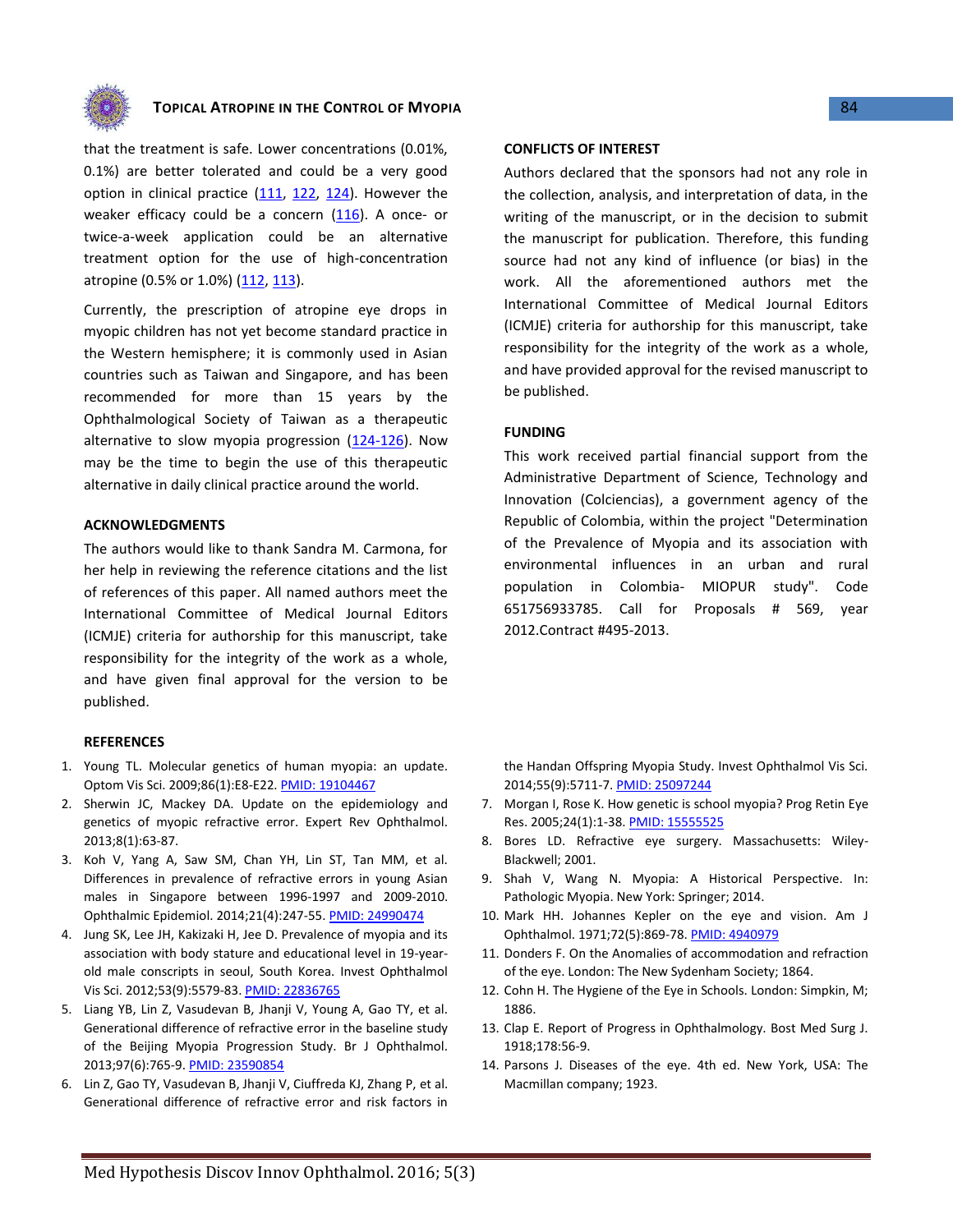

- 15. Zhao XY, Li W, Lv Z, Liu L, Tong M, Hai T, et al. Viable fertile mice generated from fully pluripotent iPS cells derived from adult somatic cells. Stem Cell Rev. 2010;6(3):390-7. [PMID: 20549390](http://www.ncbi.nlm.nih.gov/pubmed/20549390)
- 16. Goss DA. Attempts to reduce the rate of increase of myopia in young people--a critical literature review. Am J Optom Physiol Opt. 1982;59(10):828-41[. PMID: 7148977](http://www.ncbi.nlm.nih.gov/pubmed/7148977)
- <span id="page-7-0"></span>17. Raviola E, Wiesel N. Neural control of eye growth and experimental myopia in primates. In: John Wiley and Sons, editor. Myopia Control Eye Growth. Chichester: CIBA Foundation Symposium; 1990. p. 30-1.
- <span id="page-7-1"></span>18. Stone RA, Lin T, Laties AM. Muscarinic antagonist effects on experimental chick myopia. Exp Eye Res. 1991;52(6):755-8. [PMID: 1855549](http://www.ncbi.nlm.nih.gov/pubmed/1855549)
- <span id="page-7-2"></span>19. McBrien NA, Moghaddam HO, New R, Williams LR. Experimental myopia in a diurnal mammal (Sciurus carolinensis) with no accommodative ability. J Physiol. 1993;469:427-41. [PMID: 8271206](http://www.ncbi.nlm.nih.gov/pubmed/8271206)
- <span id="page-7-3"></span>20. McBrien NA, Moghaddam HO, Reeder AP. Atropine reduces experimental myopia and eye enlargement via a nonaccommodative mechanism. Invest Ophthalmol Vis Sci. 1993;34(1):205-15. [PMID: 8425826](http://www.ncbi.nlm.nih.gov/pubmed/8425826)
- <span id="page-7-4"></span>21. Mutti DO, Mitchell GL, Moeschberger ML, Jones LA, Zadnik K. Parental myopia, near work, school achievement, and children's refractive error. Invest Ophthalmol Vis Sci. 2002;43(12):3633- 40[. PMID: 12454029](http://www.ncbi.nlm.nih.gov/pubmed/12454029)
- 22. Zylbermann R, Landau D, Berson D. The influence of study habits on myopia in Jewish teenagers. J Pediatr Ophthalmol Strabismus. 1993;30(5):319-22[. PMID: 8254449](http://www.ncbi.nlm.nih.gov/pubmed/8254449)
- 23. Wong L, Coggon D, Cruddas M, Hwang CH. Education, reading, and familial tendency as risk factors for myopia in Hong Kong fishermen. J Epidemiol Community Health. 1993;47(1):50-3. [PMID: 8436895](http://www.ncbi.nlm.nih.gov/pubmed/8436895)
- 24. Hepsen IF, Evereklioglu C, Bayramlar H. The effect of reading and near-work on the development of myopia in emmetropic boys: a prospective, controlled, three-year follow-up study. Vision Res. 2001;41(19):2511-20[. PMID: 11483181](http://www.ncbi.nlm.nih.gov/pubmed/11483181)
- 25. Saw SM, Carkeet A, Chia KS, Stone RA, Tan DT. Component dependent risk factors for ocular parameters in Singapore Chinese children. Ophthalmology. 2002;109(11):2065-71[. PMID:](http://www.ncbi.nlm.nih.gov/pubmed/12414416)  [12414416](http://www.ncbi.nlm.nih.gov/pubmed/12414416)
- 26. French AN, Morgan IG, Mitchell P, Rose KA. Risk factors for incident myopia in Australian schoolchildren: the Sydney adolescent vascular and eye study. Ophthalmology. 2013;120(10):2100-8[. PMID: 23672971](http://www.ncbi.nlm.nih.gov/pubmed/23672971)
- <span id="page-7-5"></span>27. Wu LJ, You QS, Duan JL, Luo YX, Liu LJ, Li X, et al. Prevalence and associated factors of myopia in high-school students in Beijing. PLoS One. 2015;10(3):e0120764[. PMID: 25803875](http://www.ncbi.nlm.nih.gov/pubmed/25803875)
- 28. Li SM, Li SY, Kang MT, Zhou Y, Liu LR, Li H, et al. Near Work Related Parameters and Myopia in Chinese Children: the Anyang Childhood Eye Study. PLoS One. 2015;10(8):e0134514. [PMID: 26244865](http://www.ncbi.nlm.nih.gov/pubmed/26244865)
- <span id="page-7-8"></span>29. Ramamurthy D, Lin Chua SY, Saw SM. A review of environmental risk factors for myopia during early life, childhood and adolescence. Clin Exp Optom. 2015;98(6):497- 506[. PMID: 26497977](http://www.ncbi.nlm.nih.gov/pubmed/26497977)
- <span id="page-7-6"></span>30. Ip JM, Saw SM, Rose KA, Morgan IG, Kifley A, Wang JJ, et al. Role of near work in myopia: findings in a sample of Australian school children. Invest Ophthalmol Vis Sci. 2008;49(7):2903-10. [PMID: 18579757](http://www.ncbi.nlm.nih.gov/pubmed/18579757)
- <span id="page-7-7"></span>31. Scheiman M, Zhang Q, Gwiazda J, Hyman L, Harb E, Weissberg E, et al. Visual activity and its association with myopia stabilisation. Ophthalmic Physiol Opt. 2014;34(3):353-61. PMID: [24345071](http://www.ncbi.nlm.nih.gov/pubmed/24345071)
- <span id="page-7-9"></span>32. Huang HM, Chang DS, Wu PC. The Association between Near Work Activities and Myopia in Children-A Systematic Review and Meta-Analysis. PLoS One. 2015;10(10):e0140419. PMID: [26485393](http://www.ncbi.nlm.nih.gov/pubmed/26485393)
- <span id="page-7-10"></span>33. Mutti DO, Zadnik K. Has near work's star fallen? Optom Vis Sci. 2009;86(2):76-8[. PMID: 19156003](http://www.ncbi.nlm.nih.gov/pubmed/19156003)
- <span id="page-7-11"></span>34. Saw SM, Shankar A, Tan SB, Taylor H, Tan DT, Stone RA, et al. A cohort study of incident myopia in Singaporean children. Invest Ophthalmol Vis Sci. 2006;47(5):1839-44[. PMID: 16638989](http://www.ncbi.nlm.nih.gov/pubmed/16638989)
- 35. Jones-Jordan LA, Sinnott LT, Cotter SA, Kleinstein RN, Manny RE, Mutti DO, et al. Time outdoors, visual activity, and myopia progression in juvenile-onset myopes. Invest Ophthalmol Vis Sci. 2012;53(11):7169-75[. PMID: 22977132](http://www.ncbi.nlm.nih.gov/pubmed/22977132)
- 36. Jones-Jordan LA, Sinnott LT, Graham ND, Cotter SA, Kleinstein RN, Manny RE, et al. The contributions of near work and outdoor activity to the correlation between siblings in the Collaborative Longitudinal Evaluation of Ethnicity and Refractive Error (CLEERE) Study. Invest Ophthalmol Vis Sci. 2014;55(10):6333-9[. PMID: 25205866](http://www.ncbi.nlm.nih.gov/pubmed/25205866)
- <span id="page-7-12"></span>37. Zadnik K, Sinnott LT, Cotter SA, Jones-Jordan LA, Kleinstein RN, Manny RE, et al. Prediction of Juvenile-Onset Myopia. JAMA Ophthalmol. 2015;133(6):683-9. [PMID: 25837970](http://www.ncbi.nlm.nih.gov/pubmed/25837970)
- <span id="page-7-13"></span>38. Sorsby A. Emmetropia and its aberrations. Trans Opthal Soc U K. 1956;76:167-9[. PMID: 13409537](http://www.ncbi.nlm.nih.gov/pubmed/13409537)
- 39. Young TL, Metlapally R, Shay AE. Complex trait genetics of refractive error. Arch Ophthalmol. 2007;125(1):38-48. [PMID:](http://www.ncbi.nlm.nih.gov/pubmed/17210850)  [17210850](http://www.ncbi.nlm.nih.gov/pubmed/17210850)
- 40. Leo SW, Young TL. An evidence-based update on myopia and interventions to retard its progression. J AAPOS. 2011;15(2):181-9[. PMID: 21596297](http://www.ncbi.nlm.nih.gov/pubmed/21596297)
- <span id="page-7-15"></span>41. Lopes MC, Andrew T, Carbonaro F, Spector TD, Hammond CJ. Estimating heritability and shared environmental effects for refractive error in twin and family studies. Invest Ophthalmol Vis Sci. 2009;50(1):126-31[. PMID: 18757506](http://www.ncbi.nlm.nih.gov/pubmed/18757506)
- <span id="page-7-14"></span>42. Guggenheim JA, St Pourcain B, McMahon G, Timpson NJ, Evans DM, Williams C. Assumption-free estimation of the genetic contribution to refractive error across childhood. Mol Vis. 2015;21:621-32[. PMID: 26019481](http://www.ncbi.nlm.nih.gov/pubmed/26019481)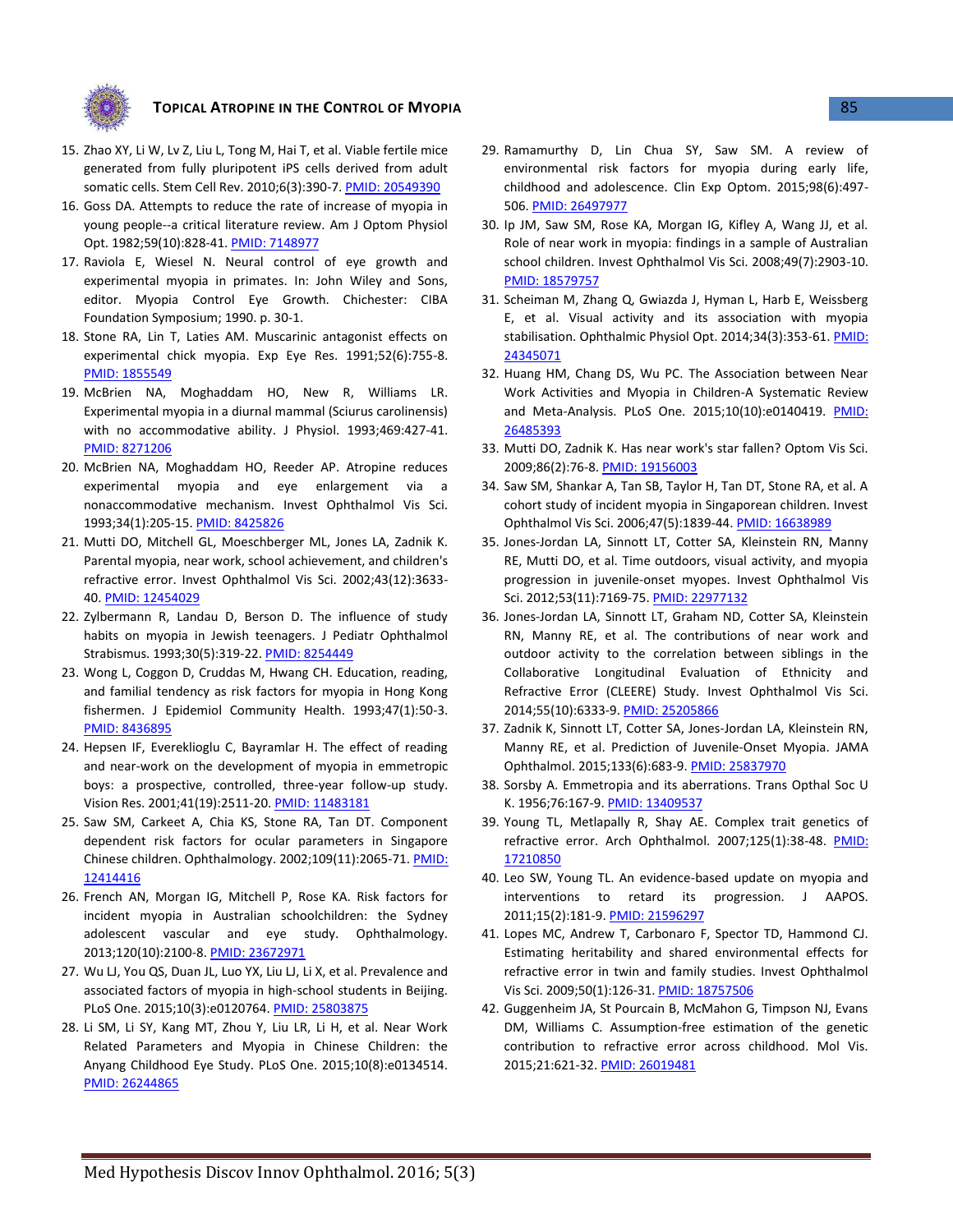

- <span id="page-8-0"></span>43. Xiang F, He M, Morgan IG. The impact of parental myopia on myopia in Chinese children: population-based evidence. Optom Vis Sci. 2012;89(10):1487-96[. PMID: 22922777](http://www.ncbi.nlm.nih.gov/pubmed/22922777)
- <span id="page-8-6"></span>44. Sorsby A. The Control of School Myopia. Br Med J. 1933;2(3798):730-3[. PMID: 20777837](http://www.ncbi.nlm.nih.gov/pubmed/20777837)
- <span id="page-8-7"></span>45. Sorsby A, Benjamin B. Modes of inheritance of errors of refraction. J Med Genet. 1973;10(2):161-4[. PMID: 4714583](http://www.ncbi.nlm.nih.gov/pubmed/4714583)
- 46. Ask F. Frequency of school-myopia in Sweden. Acta Ophthalmol. 1925;3:108-20.
- <span id="page-8-1"></span>47. Kiefer AK, Tung JY, Do CB, Hinds DA, Mountain JL, Francke U, et al. Genome-wide analysis points to roles for extracellular matrix remodeling, the visual cycle, and neuronal development in myopia. PLoS Genet. 2013;9(2):e1003299[. PMID: 23468642](http://www.ncbi.nlm.nih.gov/pubmed/23468642)
- <span id="page-8-2"></span>48. Verhoeven VJ, Hysi PG, Wojciechowski R, Fan Q, Guggenheim JA, Hohn R, et al. Genome-wide meta-analyses of multiancestry cohorts identify multiple new susceptibility loci for refractive error and myopia. Nat Genet. 2013;45(3):314-8. PMID: [23396134](http://www.ncbi.nlm.nih.gov/pubmed/23396134)
- <span id="page-8-3"></span>49. Jones LA, Sinnott LT, Mutti DO, Mitchell GL, Moeschberger ML, Zadnik K. Parental history of myopia, sports and outdoor activities, and future myopia. Invest Ophthalmol Vis Sci. 2007;48(8):3524-32[. PMID: 17652719](http://www.ncbi.nlm.nih.gov/pubmed/17652719)
- 50. Low W, Dirani M, Gazzard G, Chan YH, Zhou HJ, Selvaraj P, et al. Family history, near work, outdoor activity, and myopia in Singapore Chinese preschool children. British J Ophthalmol. 2010;94(8):1012-6.
- <span id="page-8-11"></span>51. Wojciechowski R. Nature and nurture: the complex genetics of myopia and refractive error. Clin Genet. 2011;79(4):301-20. [PMID: 21155761](http://www.ncbi.nlm.nih.gov/pubmed/21155761)
- 52. Jones-Jordan LA, Sinnott LT, Manny RE, Cotter SA, Kleinstein RN, Mutti DO, et al. Early childhood refractive error and parental history of myopia as predictors of myopia. Invest Ophthalmol Vis Sci. 2010;51(1):115-21[. PMID: 19737876](http://www.ncbi.nlm.nih.gov/pubmed/19737876)
- 53. Gifford P, Gifford KL. The Future of Myopia Control Contact Lenses. Optom Vis Sci. 2016;93(4):336-43[. PMID: 26636396](http://www.ncbi.nlm.nih.gov/pubmed/26636396)
- <span id="page-8-8"></span>54. Wu MM, Edwards MH. The effect of having myopic parents: an analysis of myopia in three generations. Optom Vis Sci. 1999;76(6):387-92. [PMID: 10416933](http://www.ncbi.nlm.nih.gov/pubmed/10416933)
- 55. Jones LA, Sinnott L, Mitchell GL, Mutti D, Moeschberger M, Zadnik K. How Well Do Parental History and Near Work Predict Myopia? Invest Ophthalmol Vis Sci. 2006;47(13):5452-.
- <span id="page-8-4"></span>56. Chua SY, Ikram MK, Tan CS, Lee YS, Ni Y, Shirong C, et al. Relative Contribution of Risk Factors for Early-Onset Myopia in Young Asian Children. Invest Ophthalmol Vis Sci. 2015;56(13):8101-7[. PMID: 26720462](http://www.ncbi.nlm.nih.gov/pubmed/26720462)
- <span id="page-8-5"></span>57. Quek TP, Chua CG, Chong CS, Chong JH, Hey HW, Lee J, et al. Prevalence of refractive errors in teenage high school students in Singapore. Ophthalmic Physiol Opt. 2004;24(1):47-55. PMID: [14687201](http://www.ncbi.nlm.nih.gov/pubmed/14687201)
- <span id="page-8-9"></span>58. Wiesel TN, Raviola E. Myopia and eye enlargement after neonatal lid fusion in monkeys. Nature. 1977;266(5597):66-8. [PMID: 402582](http://www.ncbi.nlm.nih.gov/pubmed/402582)
- <span id="page-8-10"></span>59. Wallman J, Turkel J, Trachtman J. Extreme myopia produced by modest change in early visual experience. Science. 1978 Sep 29;201(4362):1249-51. [PMID: 694514](http://www.ncbi.nlm.nih.gov/pubmed/24152883)
- 60. Mutti DO, Gwiazda J, Norton TT, Smith EL, 3rd, Schaeffel F, To CH. Myopia--yesterday, today, and tomorrow. Optom Vis Sci. 2013;90(11):1161-4[. PMID: 24152883](http://www.ncbi.nlm.nih.gov/pubmed/24152883)
- <span id="page-8-12"></span>61. Hysi PG, Wojciechowski R, Rahi JS, Hammond CJ. Genome-wide association studies of refractive error and myopia, lessons learned, and implications for the future. Invest Ophthalmol Vis Sci. 2014;55(5):3344-51. [PMID: 24876304](http://www.ncbi.nlm.nih.gov/pubmed/24876304)
- 62. Tkatchenko AV, Tkatchenko TV, Guggenheim JA, Verhoeven VJ, Hysi PG, Wojciechowski R, et al. APLP2 Regulates Refractive Error and Myopia Development in Mice and Humans. PLoS Genet. 2015;11(8):e1005432[. PMID: 26313004](http://www.ncbi.nlm.nih.gov/pubmed/26313004)
- 63. Chen YP, Hocking PM, Wang L, Povazay B, Prashar A, To CH, et al. Selective breeding for susceptibility to myopia reveals a gene-environment interaction. Invest Ophthalmol Vis Sci. 2011;52(7):4003-11[. PMID: 21436268](http://www.ncbi.nlm.nih.gov/pubmed/21436268)
- 64. Guggenheim JA. Genetic susceptibility to myopia induced by the visual environment. ARVO. 2015.
- <span id="page-8-13"></span>65. Hysi PG, Mahroo OA, Cumberland P, Wojciechowski R, Williams KM, Young TL, et al. Common mechanisms underlying refractive error identified in functional analysis of gene lists from genome-wide association study results in 2 European British cohorts. JAMA Ophthalmol. 2014;132(1):50-6[. PMID: 24264139](http://www.ncbi.nlm.nih.gov/pubmed/24264139)
- <span id="page-8-14"></span>66. Mutti DO, Zadnik K, Adams AJ. Myopia. The nature versus nurture debate goes on. Invest Ophthalmol Vis Sci. 1996;37(6):952-7[. PMID: 8631638](http://www.ncbi.nlm.nih.gov/pubmed/8631638)
- <span id="page-8-15"></span>67. Lin LL, Chen CJ, Hung PT, Ko LS. Nation-wide survey of myopia among schoolchildren in Taiwan, 1986. Acta Ophthalmol Suppl. 1988;185:29-33[. PMID: 2853535](http://www.ncbi.nlm.nih.gov/pubmed/2853535)
- <span id="page-8-17"></span>68. Lin LL, Hung PT, Ko LS, Hou PK. Study of myopia among aboriginal school children in Taiwan. Acta Ophthalmol Suppl. 1988;185:34-6[. PMID: 2853536](http://www.ncbi.nlm.nih.gov/pubmed/2853536)
- <span id="page-8-16"></span>69. Chang S, Shih Y, Lin L. A review of myopia studies in Taiwan. In: Lin L, Shih Y, Hung PT, editors. Myopia Updat. II, Tokyo: Springer Japan; 2000, p. 133–8.
- 70. Au Eong KG, Tay TH, Lim MK. Race, culture and Myopia in 110,236 young Singaporean males. Singapore Med J. 1993;34(1):29-32[. PMID: 8266124](http://www.ncbi.nlm.nih.gov/pubmed/8266124)
- <span id="page-8-18"></span>71. Liang YB, Wong TY, Sun LP, Tao QS, Wang JJ, Yang XH, et al. Refractive errors in a rural Chinese adult population the Handan eye study. Ophthalmology. 2009;116(11):2119-27. [PMID:](http://www.ncbi.nlm.nih.gov/pubmed/19744728)  [19744728](http://www.ncbi.nlm.nih.gov/pubmed/19744728)
- 72. Li Z, Sun D, Cuj H, Zhang L, Lju P, Yang H, et al. Refractive error among the elderly in rural Southern Harbin, China. Ophthalmic Epidemiol. 2009;16(6):388-94. [PMID: 19995204](http://www.ncbi.nlm.nih.gov/pubmed/19995204)
- 73. Pan CW, Chen Q, Sheng X, Li J, Niu Z, Zhou H, et al. Ethnic variations in myopia and ocular biometry among adults in a rural community in China: the Yunnan minority eye studies. Invest Ophthalmol Vis Sci. 2015;56(5):3235-41. [PMID:](http://www.ncbi.nlm.nih.gov/pubmed/26024108)  [26024108](http://www.ncbi.nlm.nih.gov/pubmed/26024108)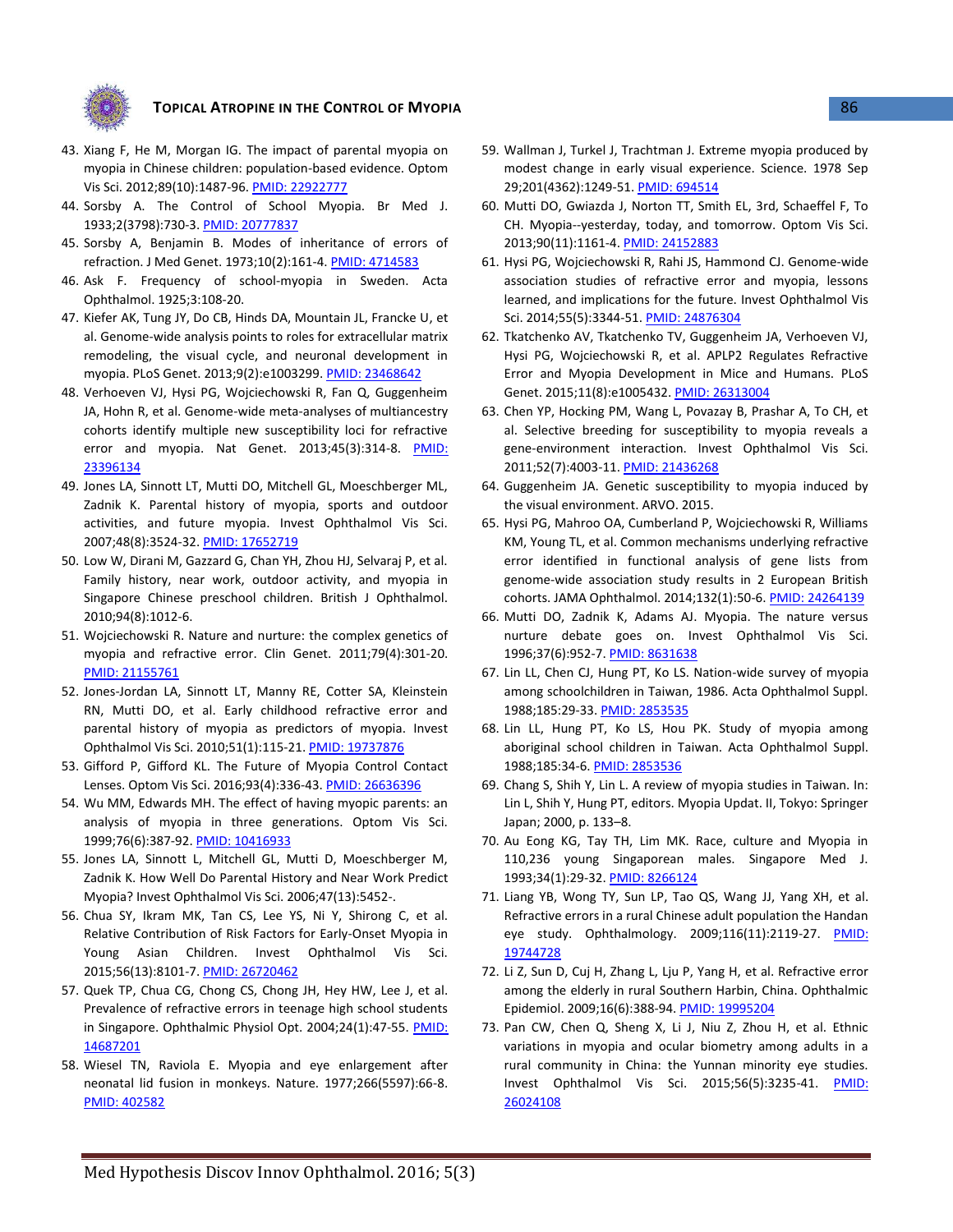

- <span id="page-9-1"></span>74. Morgan IG, Rose K. Yunnan Minority Eye Study Suggests That Ethnic Differences in Myopia Are Due to Different Environmental Exposures. Invest Ophthalmol Vis Sci. 2015;56(8):4430[. PMID: 26200486](http://www.ncbi.nlm.nih.gov/pubmed/26200486)
- <span id="page-9-0"></span>75. Saxena R, Vashist P, Tandon R, Pandey RM, Bhardawaj A, Menon V, et al. Prevalence of myopia and its risk factors in urban school children in Delhi: the North India Myopia Study (NIM Study). PLoS One. 2015;10(2):e0117349. [PMID: 25719391](http://www.ncbi.nlm.nih.gov/pubmed/25719391)
- <span id="page-9-2"></span>76. Hornbeak DM, Young TL. Myopia genetics: a review of current research and emerging trends. Curr Opin Ophthalmol. 2009;20(5):356-62. [PMID: 19587595](http://www.ncbi.nlm.nih.gov/pubmed/19587595)
- 77. Tang WC, Yap MK, Yip SP. A review of current approaches to identifying human genes involved in myopia. Clin Exp Optom. 2008;91(1):4-22. [PMID: 18045248](http://www.ncbi.nlm.nih.gov/pubmed/18045248)
- 78. Hawthorne FA, Young TL. Genetic contributions to myopic refractive error: Insights from human studies and supporting evidence from animal models. Exp Eye Res. 2013;114:141-9. [PMID: 23379998](http://www.ncbi.nlm.nih.gov/pubmed/23379998)
- 79. Zhang Q. Genetics of Refraction and Myopia. Prog Mol Biol Transl Sci. 2015;134:269-79. [PMID: 26310160](http://www.ncbi.nlm.nih.gov/pubmed/26310160)
- <span id="page-9-3"></span>80. Stevens R. Belladonna, in Various Diseases. Bost Med Surg J. 1844;30:501-2.
- 81. Roupell G. Suggestions For A More Simple Arrangement Of The Materia Medica Based On Its Pharmaceutical And Therapeutical Relations. Med Time. 1847;409:443.
- 82. Jones T. Defects of Sight: Their Nature, Causes, Prevention, and General Management. London. 1856.
- <span id="page-9-4"></span>83. Pollock WBI. The reduction of myopia in children of school age. Glasgow Med J. 1916;86:214–9.
- <span id="page-9-5"></span>84. Hallett DW. The prevention of myopia. Am J Ophthalmol. 1931;14(2):143-6.
- <span id="page-9-6"></span>85. Lancaster WB. Refraction and motility. Charles C. Thomas1952. 149 p.
- 86. Bedrossian RH. The effect of atropine on myopia. Ann Ophthalmol. 1971;3(8):891-7[. PMID: 5163783](http://www.ncbi.nlm.nih.gov/pubmed/5163783)
- 87. Bedrossian RH. The effect of atropine on myopia. Ophthalmology. 1979;86(5):713-9[. PMID: 545205](http://www.ncbi.nlm.nih.gov/pubmed/545205)
- 88. Kelly TS, Chatfield C, Tustin G. Clinical assessment of the arrest of myopia. Br J Ophthalmol. 1975;59(10):529-38. [PMID:](http://www.ncbi.nlm.nih.gov/pubmed/1191610)  [1191610](http://www.ncbi.nlm.nih.gov/pubmed/1191610)
- 89. Luedde WH. Monocular cycloplegia for the control of myopia. Am J Ophthalmol. 1932;15(7):603-10.
- 90. Young FA. The Effect of Atropine on the Development of Myopia in Monkeys. Am J Optom Arch Am Acad Optom. 1965;42:439-49. [PMID: 14330575](http://www.ncbi.nlm.nih.gov/pubmed/14330575)
- 91. Dyer JA. Role of cyclopegics in progressive myopia. Ophthalmology. 1979;86(5):692-4[. PMID: 545201](http://www.ncbi.nlm.nih.gov/pubmed/545201)
- 92. Sampson WG. Role of cycloplegia in the management of functional myopia. Ophthalmology. 1979;86(5):695-7. [PMID:](http://www.ncbi.nlm.nih.gov/pubmed/545202)  [545202](http://www.ncbi.nlm.nih.gov/pubmed/545202)
- 93. Brodstein RS, Brodstein DE, Olson RJ, Hunt SC, Williams RR. The Treatment of Myopia with Atropine and Bifocals. Ophthalmology. 1984;91(11):1373-9[. PMID: 6514306](http://www.ncbi.nlm.nih.gov/pubmed/6514306)
- 94. Kao SC, Lu HY, Liu JH. Atropine effect on school myopia. A preliminary report. Acta Ophthalmol Suppl. 1988;185:132-3. [PMID: 2853519](http://www.ncbi.nlm.nih.gov/pubmed/2853519)
- 95. Kennedy RH. Progression of myopia. Trans Am Ophthalmol Soc. 1995;93:755-800[. PMID: 8719698](http://www.ncbi.nlm.nih.gov/pubmed/8719698)
- 96. Yen MY, Liu JH, Kao SC, Shiao CH. Comparison of the effect of atropine and cyclopentolate on myopia. Ann Ophthalmol. 1989;21(5):180-2, 7[. PMID: 2742290](http://www.ncbi.nlm.nih.gov/pubmed/2742290)
- 97. Gostin S. Prophylactic management of myopia. New York, USA: Myopia; 1964.
- <span id="page-9-7"></span>98. Brodstein RS. The treatment of myopia with atropine and bifocals. A long-term prospective study. Ophthalmology. 1985;92:716.
- 99. Rubin ML, Milder B. Myopia--a treatable "disease"? Surv Ophthalmol. 1976;21(1):65-9. [PMID: 959999](http://www.ncbi.nlm.nih.gov/pubmed/959999)
- 100. Wilson DR, Keeney AH. Corrective measures for myopia. Surv Ophthalmol. 1990;34(4):294-304[. PMID: 2188389](http://www.ncbi.nlm.nih.gov/pubmed/2188389)
- 101. Safir A. Discussion of Presentation by Dr Robert H. Bedrossian. Ophthalmol. 1979;86(5):718-9.
- <span id="page-9-8"></span>102. Shih YF, Chen CH, Chou AC, Ho TC, Lin LL, Hung PT. Effects of different concentrations of atropine on controlling myopia in myopic children. J Ocul Pharmacol Ther. 1999;15(1):85-90. [PMID: 10048351](http://www.ncbi.nlm.nih.gov/pubmed/10048351)
- <span id="page-9-9"></span>103. Shih YF, Hsiao CK, Chen CJ, Chang CW, Hung PT, Lin LL. An intervention trial on efficacy of atropine and multi-focal glasses in controlling myopic progression. Acta Ophthalmol Scand. 2001;79(3):233-6[. PMID: 11401629](http://www.ncbi.nlm.nih.gov/pubmed/11401629)
- <span id="page-9-10"></span>104. Chua WH, Balakrishnan V, Chan YH, Tong L, Ling Y, Quah BL. Atropine for the Treatment of Childhood Myopi. Ophthalmol. 2006;113:228-91.
- <span id="page-9-11"></span>105. Kumaran A, Htoon HM, Tan D, Chia A. Analysis of Changes in Refraction and Biometry of Atropine- and Placebo-Treated Eyes. Invest Ophthalmol Vis Sci. 2015;56(9):5650-5. [PMID:](http://www.ncbi.nlm.nih.gov/pubmed/26313301)  [26313301](http://www.ncbi.nlm.nih.gov/pubmed/26313301)
- <span id="page-9-12"></span>106. Chou AC, Shih YF, Ho TC, Lin LL. The effectiveness of 0.5% atropine in controlling high myopia in children. J Ocul Pharmacol Ther. 1997;13(1):61-7[. PMID: 9029440](http://www.ncbi.nlm.nih.gov/pubmed/9029440)
- <span id="page-9-13"></span>107. Wu PC, Yang YH, Fang PC. The long-term results of using lowconcentration atropine eye drops for controlling myopia progression in schoolchildren. J Ocul Pharmacol Ther. 2011;27(5):461-6[. PMID: 21815829](http://www.ncbi.nlm.nih.gov/pubmed/21815829)
- <span id="page-9-14"></span>108. Chia A, Chua WH, Cheung YB, Wong WL, Lingham A, Fong A, et al. Atropine for the treatment of childhood myopia: safety and efficacy of 0.5%, 0.1%, and 0.01% doses (Atropine for the Treatment of Myopia 2). Ophthalmol. 2012;119(2):347-54. [PMID: 21963266](http://www.ncbi.nlm.nih.gov/pubmed/21963266)
- <span id="page-9-15"></span>109. Chia A, Chua WH, Wen L, Fong A, Goon YY, Tan D. Atropine for the treatment of childhood myopia: changes after stopping